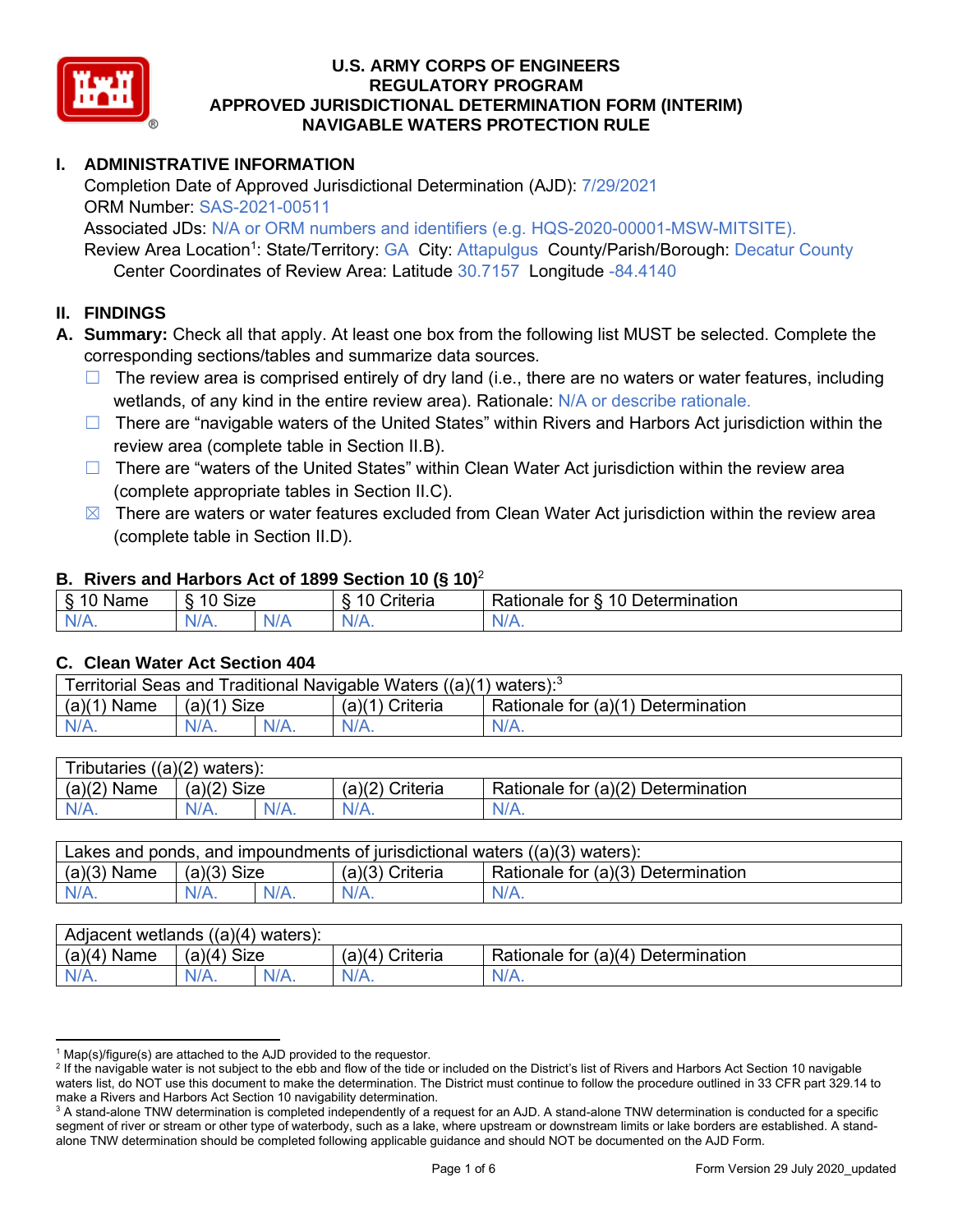

#### **D. Excluded Waters or Features**

| Excluded waters $((b)(1) - (b)(12))$ : <sup>4</sup> |                       |                  |                                                                                                                                                                                                                                                         |                                                                                                                                                                                                                                                                                                                                                                                                                                                                        |  |  |  |
|-----------------------------------------------------|-----------------------|------------------|---------------------------------------------------------------------------------------------------------------------------------------------------------------------------------------------------------------------------------------------------------|------------------------------------------------------------------------------------------------------------------------------------------------------------------------------------------------------------------------------------------------------------------------------------------------------------------------------------------------------------------------------------------------------------------------------------------------------------------------|--|--|--|
| <b>Exclusion Name</b>                               | <b>Exclusion Size</b> |                  | Exclusion <sup>5</sup>                                                                                                                                                                                                                                  | <b>Rationale for Exclusion Determination</b>                                                                                                                                                                                                                                                                                                                                                                                                                           |  |  |  |
| <b>Wetland 1</b>                                    | 0.45                  | $\text{acre}(s)$ | (b)(9) Water-filled<br>depression<br>constructed/exca<br>vated in<br>upland/non-<br>jurisdictional<br>water incidental<br>to<br>mining/constructi<br>on or pit<br>excavated in<br>upland/non-<br>jurisdictional<br>water to obtain<br>fill/sand/gravel. | This feature was constructed in uplands and is<br>not an impoundment of a jurisdictional water.<br>The area was continuously mined from 1984-<br>2007, during the surface mining operations, prior<br>to reclamation and closure of the surface mine.<br>The only hydrological connection to this wetland<br>is Ditch 2. This ditch was constructed in uplands.                                                                                                        |  |  |  |
| <b>Wetland 2</b>                                    | 2.13                  | $\text{acre}(s)$ | (b)(9) Water-filled<br>depression<br>constructed/exca<br>vated in<br>upland/non-<br>jurisdictional<br>water incidental<br>to<br>mining/constructi<br>on or pit<br>excavated in<br>upland/non-<br>jurisdictional<br>water to obtain<br>fill/sand/gravel. | This feature was constructed in uplands and is<br>not an impoundment of a jurisdictional water.<br>The area was continuously mined from 1984-<br>2007, during the surface mining operations, prior<br>to reclamation and closure of the surface mine.<br>The only hydrological connection to this wetland<br>is Ditch 5. This ditch was constructed in uplands<br>and exists to serve as roadside drainage. Ditch 5<br>does not connect to any $a(1)$ - $a(3)$ waters. |  |  |  |
| Wetland <sub>3</sub>                                | 1.34                  | $\text{acre}(s)$ | (b)(9) Water-filled<br>depression<br>constructed/exca<br>vated in<br>upland/non-<br>jurisdictional<br>water incidental<br>to<br>mining/constructi<br>on or pit<br>excavated in<br>upland/non-                                                           | This feature was constructed in uplands and is<br>not an impoundment of a jurisdictional water.<br>The area was continuously mined from 1984-<br>2007, during the surface mining operations, prior<br>to reclamation and closure of the surface mine.                                                                                                                                                                                                                  |  |  |  |

<sup>&</sup>lt;sup>4</sup> Some excluded waters, such as (b)(2) and (b)(4), may not be specifically identified on the AJD form unless a requestor specifically asks a Corps district to do so. Corps districts may, in case-by-case instances, choose <sup>5</sup> Because of the broad nature of the (b)(1) exclusion and in an effort to collect data on specific types of waters that would be covered by the (b)(1)

exclusion, four sub-categories of (b)(1) exclusions were administratively created for the purposes of the AJD Form. These four sub-categories are not new exclusions, but are simply administrative distinctions and remain (b)(1) exclusions as defined by the NWPR.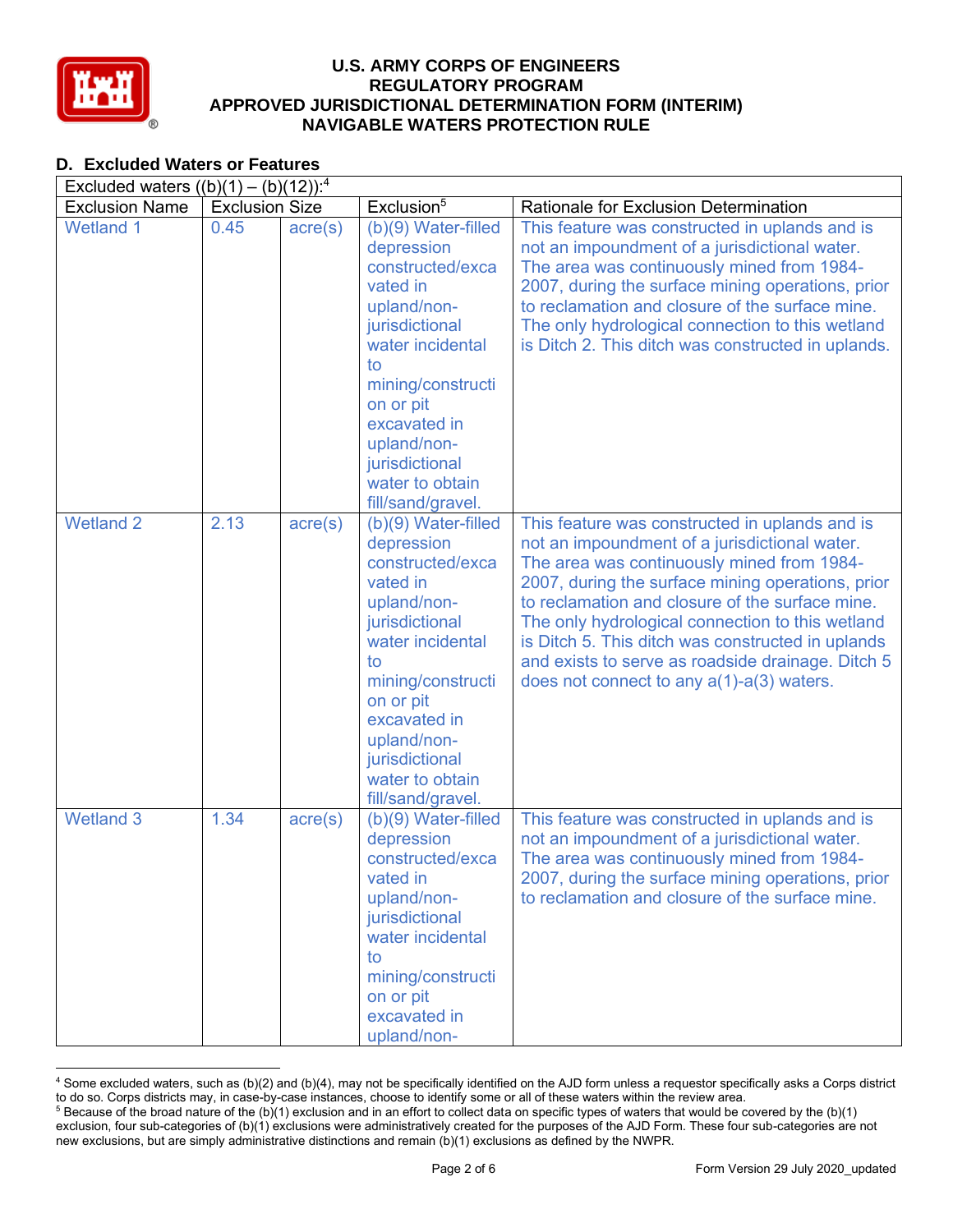

| Excluded waters $((b)(1) - (b)(12))$ : <sup>4</sup> |                       |                  |                                                                                                                                                                                                                                                           |                                                                                                                                                                                                                                                                                                                                                                                                          |  |
|-----------------------------------------------------|-----------------------|------------------|-----------------------------------------------------------------------------------------------------------------------------------------------------------------------------------------------------------------------------------------------------------|----------------------------------------------------------------------------------------------------------------------------------------------------------------------------------------------------------------------------------------------------------------------------------------------------------------------------------------------------------------------------------------------------------|--|
| <b>Exclusion Name</b>                               | <b>Exclusion Size</b> |                  | Exclusion <sup>5</sup>                                                                                                                                                                                                                                    | Rationale for Exclusion Determination                                                                                                                                                                                                                                                                                                                                                                    |  |
|                                                     |                       |                  | jurisdictional<br>water to obtain<br>fill/sand/gravel.                                                                                                                                                                                                    |                                                                                                                                                                                                                                                                                                                                                                                                          |  |
| <b>Wetland 4</b>                                    | 1.51                  | $\text{acre}(s)$ | (b)(9) Water-filled<br>depression<br>constructed/exca<br>vated in<br>upland/non-<br>jurisdictional<br>water incidental<br>to<br>mining/constructi<br>on or pit<br>excavated in<br>upland/non-<br>jurisdictional<br>water to obtain<br>fill/sand/gravel.   | This feature was constructed in uplands and is<br>not an impoundment of a jurisdictional water.<br>The area was continuously mined from 1984-<br>2007, during the surface mining operations, prior<br>to reclamation and closure of the surface mine.<br>Wetland 4 was created during mining operations<br>and construction of the artificial pond directly to<br>the east, outside of the project area. |  |
| <b>Wetland 5</b>                                    | 2.28                  | $\text{acre}(s)$ | (b)(9) Water-filled<br>depression<br>constructed/exca<br>vated in<br>upland/non-<br>jurisdictional<br>water incidental<br>to<br>mining/constructi<br>on or pit<br>excavated in<br>upland/non-<br>jurisdictional<br>water to obtain<br>fill/sand/gravel.   | This feature was constructed in uplands and is<br>not an impoundment of a jurisdictional water.<br>The area was continuously mined from 1984-<br>2007, during the surface mining operations, prior<br>to reclamation and closure of the surface mine.                                                                                                                                                    |  |
| <b>Wetland 6</b>                                    | 2.31                  | $\text{acre}(s)$ | $(b)(9)$ Water-filled<br>depression<br>constructed/exca<br>vated in<br>upland/non-<br>jurisdictional<br>water incidental<br>to<br>mining/constructi<br>on or pit<br>excavated in<br>upland/non-<br>jurisdictional<br>water to obtain<br>fill/sand/gravel. | This feature was constructed in uplands and is<br>not an impoundment of a jurisdictional water.<br>The area was continuously mined from 1984-<br>2007, during the surface mining operations, prior<br>to reclamation and closure of the surface mine.                                                                                                                                                    |  |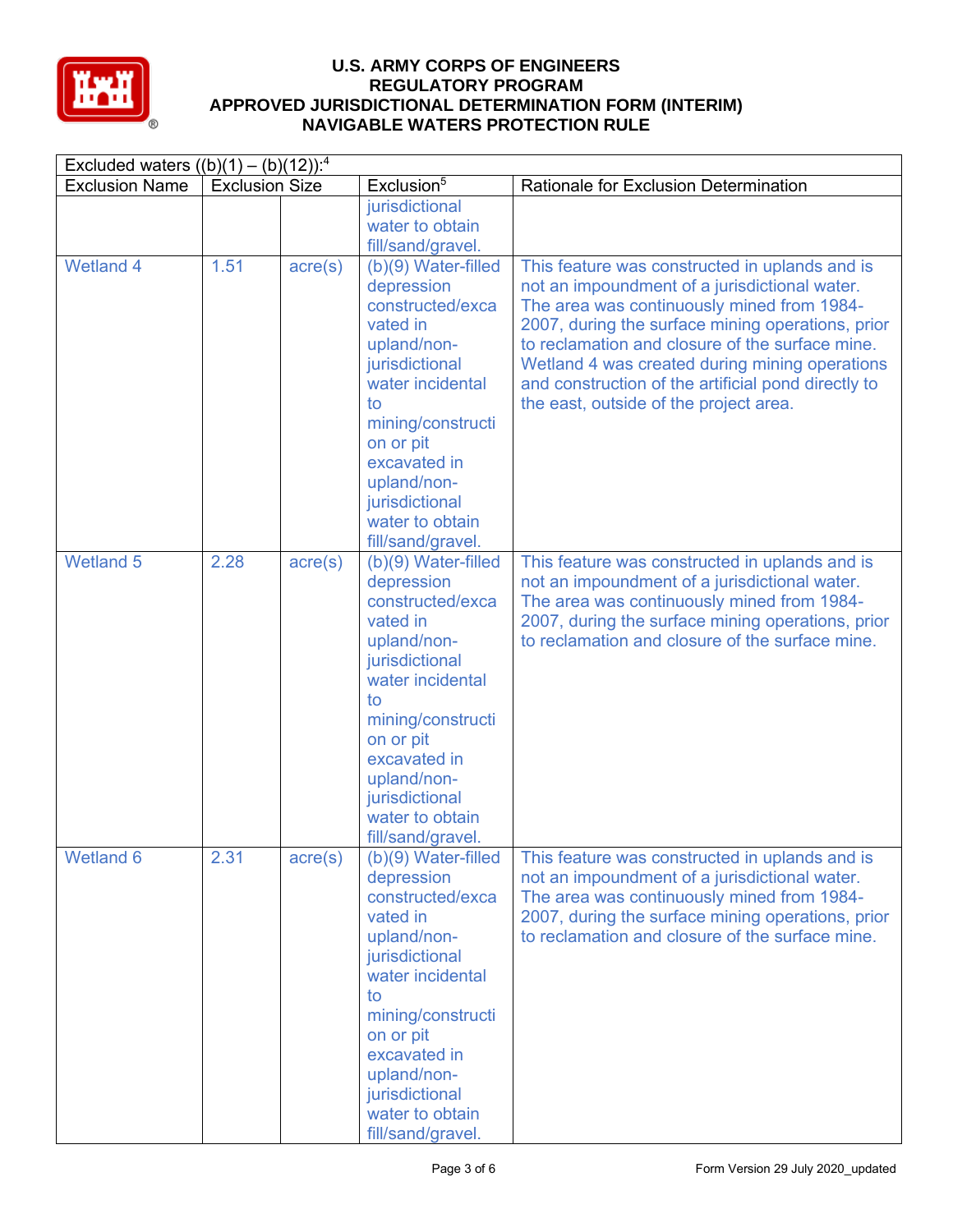

| Excluded waters $((b)(1) - (b)(12))$ : <sup>4</sup> |                       |                  |                                                                                                                                                                                                                                                         |                                                                                                                                                                                                                                                                                                                                                                                                            |  |
|-----------------------------------------------------|-----------------------|------------------|---------------------------------------------------------------------------------------------------------------------------------------------------------------------------------------------------------------------------------------------------------|------------------------------------------------------------------------------------------------------------------------------------------------------------------------------------------------------------------------------------------------------------------------------------------------------------------------------------------------------------------------------------------------------------|--|
| <b>Exclusion Name</b>                               | <b>Exclusion Size</b> |                  | Exclusion <sup>5</sup>                                                                                                                                                                                                                                  | Rationale for Exclusion Determination                                                                                                                                                                                                                                                                                                                                                                      |  |
| <b>Wetland 7</b>                                    | 4                     | $\text{acre}(s)$ | (b)(9) Water-filled<br>depression<br>constructed/exca<br>vated in<br>upland/non-<br>jurisdictional<br>water incidental<br>to<br>mining/constructi<br>on or pit<br>excavated in<br>upland/non-<br>jurisdictional<br>water to obtain<br>fill/sand/gravel. | This feature was constructed in uplands and is<br>not an impoundment of a jurisdictional water.<br>The area was continuously mined from 1984-<br>2007, during the surface mining operations, prior<br>to reclamation and closure of the surface mine.<br>Two upland dug ditches connect to Wetland 7<br>(Ditch 6 and 7). However, the ditches are dug<br>within uplands and are not are located tributary. |  |
| <b>Artificial Pond</b>                              | 20.07                 | $\text{acre}(s)$ | (b)(9) Water-filled<br>depression<br>constructed/exca<br>vated in<br>upland/non-<br>jurisdictional<br>water incidental<br>to<br>mining/constructi<br>on or pit<br>excavated in<br>upland/non-<br>jurisdictional<br>water to obtain<br>fill/sand/gravel. | This pond was constructed in uplands and is not<br>an impoundment of a jurisdictional water. The<br>pond was continuously mined from 1984-2007,<br>during the surface mining operations, prior to<br>reclamation and closure of the surface mine.                                                                                                                                                          |  |
| Ditch 1                                             | 307                   | linear<br>feet   | $(b)(5)$ Ditch that is<br>not an $(a)(1)$ or<br>$(a)(2)$ water, and<br>those portions of<br>a ditch<br>constructed in an<br>$(a)(4)$ water that<br>do not satisfy the<br>conditions of<br>$(c)(1)$ .                                                    | This ditch is not a relocated tributary and was<br>not constructed in a tributary or an adjacent<br>wetland. This ditch was constructed during past<br>surface mining activities on site.                                                                                                                                                                                                                  |  |
| Ditch 2                                             | 612                   | linear<br>feet   | $(b)(5)$ Ditch that is<br>not an $(a)(1)$ or<br>$(a)(2)$ water, and<br>those portions of<br>a ditch<br>constructed in an<br>$(a)(4)$ water that<br>do not satisfy the                                                                                   | This ditch is not a relocated tributary and was<br>not constructed in a tributary or an adjacent<br>wetland. This ditch was constructed during past<br>surface mining activities on site.                                                                                                                                                                                                                  |  |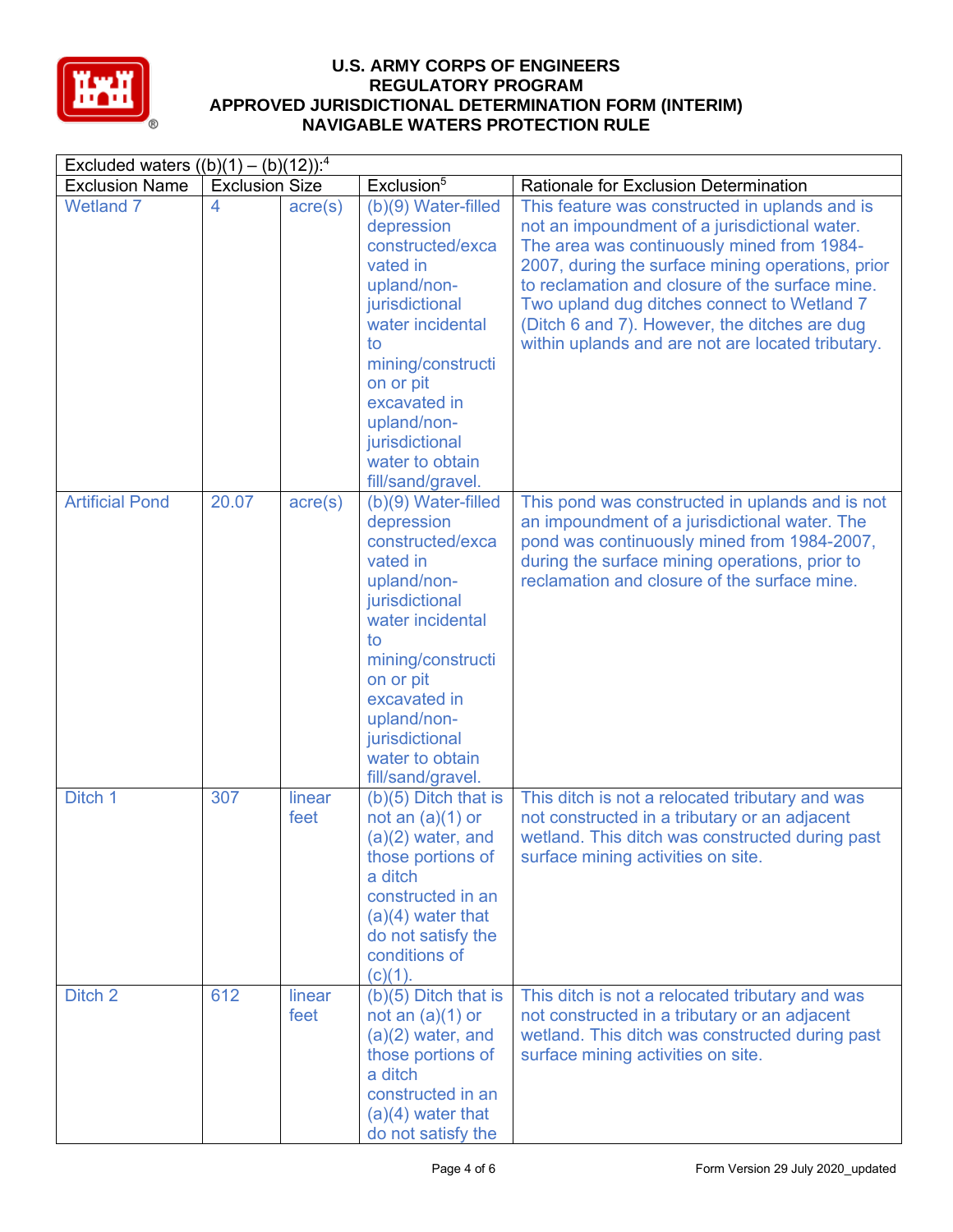

| Excluded waters $((b)(1) - (b)(12))$ : <sup>4</sup> |                       |                |                                                                                                                                                                                                      |                                                                                                                                                                                                                                                                                                                                                                               |
|-----------------------------------------------------|-----------------------|----------------|------------------------------------------------------------------------------------------------------------------------------------------------------------------------------------------------------|-------------------------------------------------------------------------------------------------------------------------------------------------------------------------------------------------------------------------------------------------------------------------------------------------------------------------------------------------------------------------------|
| <b>Exclusion Name</b>                               | <b>Exclusion Size</b> |                | Exclusion <sup>5</sup>                                                                                                                                                                               | Rationale for Exclusion Determination                                                                                                                                                                                                                                                                                                                                         |
|                                                     |                       |                | conditions of<br>$(c)(1)$ .                                                                                                                                                                          |                                                                                                                                                                                                                                                                                                                                                                               |
| Ditch <sub>3</sub>                                  | 584                   | linear<br>feet | $(b)(5)$ Ditch that is<br>not an $(a)(1)$ or<br>$(a)(2)$ water, and<br>those portions of<br>a ditch<br>constructed in an<br>$(a)(4)$ water that<br>do not satisfy the<br>conditions of<br>$(c)(1)$ . | This ditch is not a relocated tributary and was<br>not constructed in a tributary or an adjacent<br>wetland. This ditch was constructed during past<br>surface mining activities on site.                                                                                                                                                                                     |
| Ditch 4                                             | 139                   | linear<br>feet | $(b)(5)$ Ditch that is<br>not an $(a)(1)$ or<br>$(a)(2)$ water, and<br>those portions of<br>a ditch<br>constructed in an<br>$(a)(4)$ water that<br>do not satisfy the<br>conditions of<br>$(c)(1)$ . | This ditch is not a relocated tributary and was<br>not constructed in a tributary or an adjacent<br>wetland. This ditch appears to have been<br>constructed in the 1980's for surface mining<br>operations, but currently serves the purpose of<br>roadside drainage for the public access / paved<br>road going into the Landfill.                                           |
| Ditch <sub>5</sub>                                  | 2190                  | linear<br>feet | $(b)(5)$ Ditch that is<br>not an $(a)(1)$ or<br>$(a)(2)$ water, and<br>those portions of<br>a ditch<br>constructed in an<br>$(a)(4)$ water that<br>do not satisfy the<br>conditions of<br>$(c)(1)$ . | This ditch is not a relocated tributary and was<br>not constructed in a tributary or an adjacent<br>wetland. Ditch 5 was constructed during past<br>surface mining activities on site. This ditch<br>specifically was constructed along the main dirt<br>trail road through the site. It may have been<br>excavated for material to build this road, or to<br>contain runoff. |
| Ditch <sub>6</sub>                                  | 1437                  | linear<br>feet | $(b)(5)$ Ditch that is<br>not an $(a)(1)$ or<br>$(a)(2)$ water, and<br>those portions of<br>a ditch<br>constructed in an<br>$(a)(4)$ water that<br>do not satisfy the<br>conditions of<br>$(c)(1)$ . | This ditch is not a relocated tributary and was<br>not constructed in a tributary or an adjacent<br>wetland. Ditch 6 was constructed during past<br>surface mining activities on site. This ditch<br>specifically was constructed along the main dirt<br>trail road through the site. It may have been<br>excavated for material to build this road, or to<br>contain runoff. |
| Ditch 7                                             | 687                   | linear<br>feet | $(b)(5)$ Ditch that is<br>not an $(a)(1)$ or<br>$(a)(2)$ water, and<br>those portions of<br>a ditch<br>constructed in an                                                                             | This ditch is not a relocated tributary and was<br>not constructed in a tributary or an adjacent<br>wetland. Ditch 7 appears to have been<br>constructed during past surface mining activities<br>on site. This ditch specifically was constructed<br>along the main dirt trail road through the site. It                                                                     |